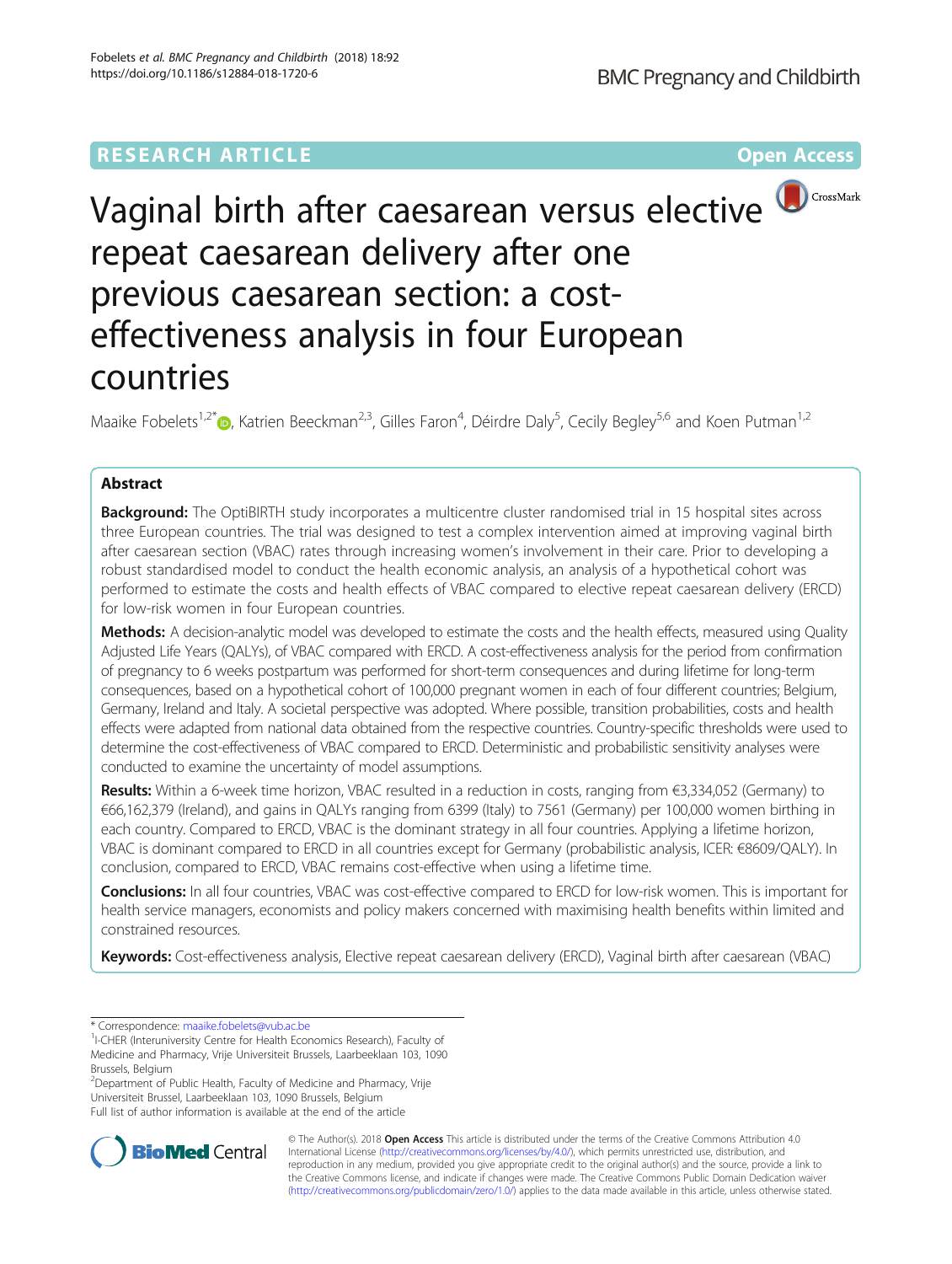## Background

Rates of caesarean section have increased steadily in Europe [\[1](#page-8-0), [2\]](#page-8-0), and in many countries worldwide [\[3](#page-8-0)] in the past three decades. This rise in rates, and the wide variation in rates between and within countries has led to research exploring the factors contributing to the increase, and into the comparative risks of giving birth by caesarean section and vaginally [\[4](#page-8-0)]. One factor contributing to the increasing rates of caesarean section is elective repeat caesarean delivery (ERCD), a term used to indicate that the caesarean birth is deemed necessary prior to the start of labour, and is not performed as an emergency procedure. Nowadays, more women who had one previous caesarean section are being offered the possibility of having a subsequent birth vaginally. Studies have shown that vaginal birth after caesarean (VBAC) for low-risk women is associated with benefits compared to an ERCD  $[4-7]$  $[4-7]$  $[4-7]$ . Coupled with this is a growing interest in costs, and results from health economic analyses have demonstrated the cost effectiveness of VBAC compared to ERCD [[8](#page-9-0)–[12](#page-9-0)]. VBAC was found to be a dominant strategy, i.e. less expensive and more effective than the ERCD strategy  $[9-11, 13]$  $[9-11, 13]$  $[9-11, 13]$  $[9-11, 13]$  $[9-11, 13]$  $[9-11, 13]$  $[9-11, 13]$ . The underlying reasons for this finding is that VBAC results in a reduced length of hospital stay postpartum and is associated with fewer long-term maternal morbidities such as hysterectomy, placenta praevia and mortality [[9,](#page-9-0) [11](#page-9-0), [14](#page-9-0)–[18](#page-9-0)]. Conversely, VBAC was associated with higher rates of uterine ruptures, long term neonatal morbidities such as cerebral palsy, and neonatal death [\[14,](#page-9-0) [16](#page-9-0), [17,](#page-9-0) [19](#page-9-0)–[21](#page-9-0)].

Internationally, several health economic analyses have been performed by using different costing techniques i.e. different perspectives, variation in perinatal outcomes accounted for in the analyses and differences in time horizons  $[8-12, 22]$  $[8-12, 22]$  $[8-12, 22]$  $[8-12, 22]$  $[8-12, 22]$ . The health services perspective is the most frequently used [\[7](#page-9-0)]. However, this perspective has some limitations; it excludes important items such as direct costs borne by women and their families, indirect costs associated with welfare losses and productivity losses. Perinatal outcomes included in health economic analyses vary considerably, both for the mother and newborn. Some studies do not include the neonatal outcomes [\[23](#page-9-0)], though the need to include these outcomes has been demonstrated previously [\[5,](#page-9-0) [6,](#page-9-0) [11](#page-9-0), [13\]](#page-9-0). Including some perinatal outcomes in health economic analysis on mode of birth requires a longer time horizon than the commonly used perinatal care episode. Some longerterm conditions affecting the newborn, e.g. cerebral palsy, are associated with significant costs and major losses of quality of life for both the newborn/child and the parents. Conditions affecting the woman in subsequent pregnancies, e.g. placenta accreta or praevia are a cause of maternal morbidity of women with multiple ERCDs. Including these outcomes would mean using a lifetime horizon. However, using a more standardised health economic analysis model for one prior low transverse caesarean delivery, with a core set of outcomes and a lifetime horizon, would already increase the comparability across models.

Clinicians and health policy makers, concerned about the rising rates of caesarean sections, are seeking ways of stopping these rates from rising further, and reducing the number of caesarean sections being performed [\[7](#page-9-0)]. An example of the growing interest in VBAC is the OptiBIRTH project [\[24,](#page-9-0) [25](#page-9-0)], a part of which is an international multicentre trial that aims to increase the proportion of women having VBAC by increasing womencentred care and facilitating women's empowerment in their choice of birth in three countries, Germany, Ireland and Italy. As a part of this project, a health economic evaluation was planned to evaluate the cost effectiveness across these three countries. Performing a health economic analysis on mode of birth is challenging, especially in the context of a multi-country study, because of the variability in the content of usual care, the organisation of the healthcare system and the availability of appropriate data on costs [[9\]](#page-9-0). Using a more uniform health economic model applied in a multi-country context would be beneficial, increasing the comparability and external validation of the results. To our knowledge, no such uniform health economic model comparing VBAC with ERCD, from societal perspective, with a time horizon starting from pregnancy recognition up to 6 weeks postpartum, and including the costs and consequences for both the mother and newborn, has been published. The model was conducted for four European Union (EU) countries, Germany, Ireland, Italy where the trial was being conducted, and Belgium, where the health economic analysis was being conducted.

## **Methods**

## Model

A decision analytic model was developed to compare the costs and consequences of VBAC and ERCD. The decision tree (Fig. [1\)](#page-2-0) was built based on previously published models and expert opinion (GF) [[7,](#page-9-0) [9](#page-9-0)]. A hypothetical cohort of 100,000 women was used for each country (Belgium, Germany, Ireland and Italy). Women included in the model were low-risk (i.e. without pre-existing medical conditions or risk factors), with a singleton pregnancy, at term gestation who had one previous caesarean section that was performed using low uterine transverse incision. The assumption is that in this cohort of women, there are no contraindications to VBAC [[26](#page-9-0)] at time of admission for giving birth. The time horizon of the model was from pregnancy recognition up to 6 weeks postpartum for short-term consequences and a lifetime horizon was applied for long-term consequences. The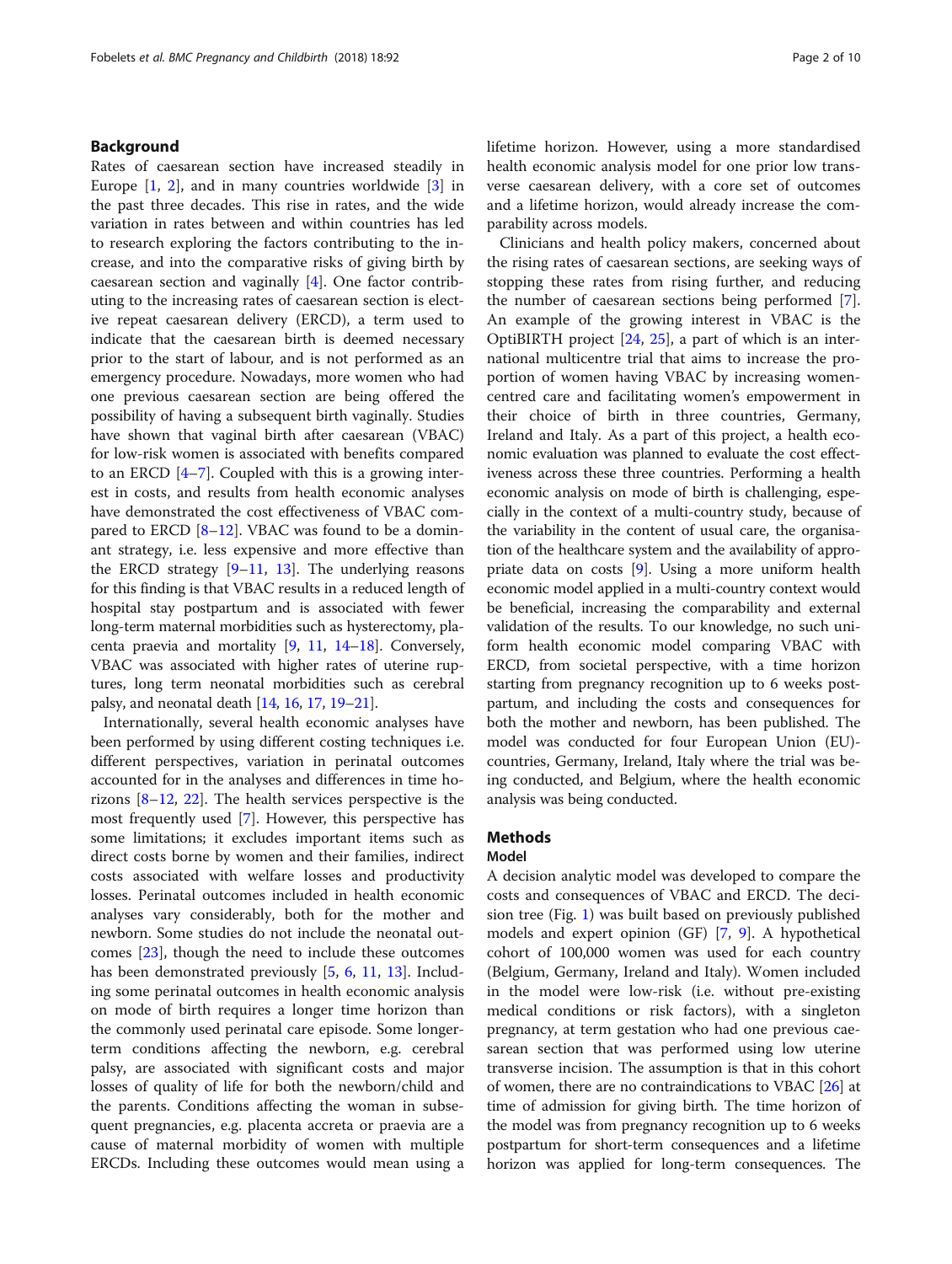<span id="page-2-0"></span>

decision tree consisted of two main arms, VBAC and ERCD. Women in the VBAC arm may have a successful VBAC resulting in an unassisted vaginal birth or instrumental vaginal birth. Women in this arm may also experience an emergency caesarean section or uterine rupture. In the ERCD arm, women may have an ERCD, and a small proportion of women might go into labour spontaneously resulting in an unassisted vaginal birth or instrumental vaginal birth. Women planning an ERCD may also suffer

uterine rupture but, as it occurs only rarely, we have not included it in the model. In all cases, women could have no morbidity, suffer a morbidity, or die. To account for maternal morbidity, the maternal outcomes included were: uterine rupture, endometritis, peripartum hysterectomy, blood transfusion, thrombotic events, operative injury and wound complications [\[11,](#page-9-0) [15](#page-9-0)–[21](#page-9-0), [27](#page-9-0)–[30](#page-9-0)]. Neonatal health outcomes were not built directly into the decision tree but accounted for via the health state of the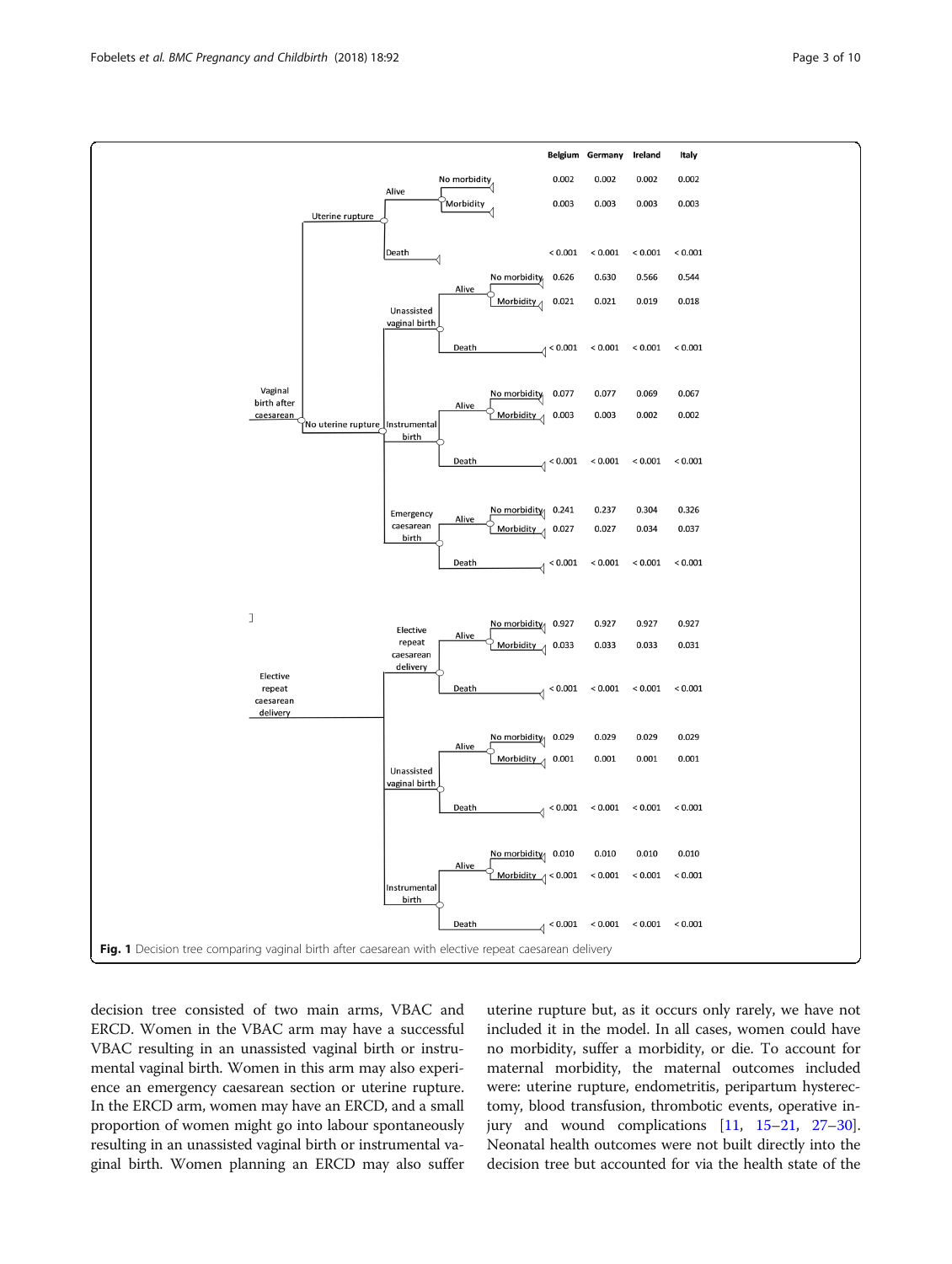women (see below) [[11](#page-9-0)]. A neonate could be born alive and have no morbidity, suffer a morbidity or die. In cases of neonatal morbidity, the following neonatal outcomes were evaluated: hypoxic ischemic encephalopathy (HIE), sepsis and respiratory conditions including transient tachypnoea of the newborn (TTN) and respiratory distress syndrome (RDS) [\[5,](#page-9-0) [6,](#page-9-0) [11,](#page-9-0) [17](#page-9-0), [20,](#page-9-0) [31](#page-9-0)–[38](#page-9-0)]. Cerebral palsy was included in the model as a long-term consequence of HIE, assuming that 12% of the infants would finally be diagnosed with cerebral palsy [[11,](#page-9-0) [39\]](#page-9-0). Country-specific data on the VBAC success rates were available for Germany (74%), Ireland (66%) and Italy (64%), and the overall European success rate was used for Belgium (73%) [[9](#page-9-0), [40](#page-9-0)–[42](#page-9-0)]. All other probabilities, including maternal and neonatal morbidities and mortality, were based on data obtained from the literature, and were identical for all countries (Additional file [1:](#page-8-0) Table S2) [[5](#page-9-0), [6](#page-9-0), [9,](#page-9-0) [11](#page-9-0), [15](#page-9-0)–[21,](#page-9-0) [27](#page-9-0)–[38](#page-9-0), [43,](#page-9-0) [44](#page-9-0)]. Based on the probability data, the probability per arm was calculated by multiplying the probability of each branch to calculate the final probability of the endnodes e.g. for unassisted vaginal birth: probability of unassisted vaginal birth (VBAC success rate \* proportion of unassisted vaginal birth \* probability to be alive \* probability to have no morbidities) (Fig. [1\)](#page-2-0).

## Costs and utilities

The analysis was performed from a societal perspective and included maternal and neonatal health outcomes and costs. The costs included direct medical costs for the ante-, peri- and postnatal periods and non-medical costs and indirect costs. An overview of all costs and their respective sources can be found in Table [1](#page-4-0) and in Additional file [1:](#page-8-0) Tables S1 and S2. For each country, antenatal resource usage calculations were based on the national antenatal/neonatal guidelines and were validated by an expert in each country. One extra consultation with an anaesthesiologist was included when an ERCD was planned. Ambulatory costs, i.e. costs for outpatient care, were obtained from country specific ambulatory tariff lists and linked to resource use. Inpatient costs of the mother and newborn were calculated per health-state based on country-specific Diagnostic Related Groups (DRG) data. Two extra visits with an obstetrician and paediatrician were included in cases of short-term maternal and/or neonatal morbidities, and direct non-medical costs (i.e. travel costs) were also included. The average distance to ambulatory centres and hospitals was multiplied by the unit cost for transportation. The cost of HIE was estimated as half of the yearly cost of CP, for 2 years  $[11]$  $[11]$  $[11]$ . For long-term consequences such as cerebral palsy and maternal and neonatal mortality, lifetime costs were calculated including the lifetime societal cost for cerebral palsy for 50 years [[13](#page-9-0)] and lifetime productivity loss for maternal and neonatal mortality. National discount rates for costs and utilities were used: Belgium (3%, 1.5%), Germany (5%, 5%), Ireland (5%, 5%) and Italy (3%, 3%) [[45](#page-9-0)–[48\]](#page-9-0). The Harmonized Indices of Consumer Prices (HICP) - health were used to convert all costs to 2016 euros [[49](#page-9-0)].

Quality-adjusted life years (QALYs) were used to measure outcomes for the different health states (Table [2](#page-5-0) and Additional file [1:](#page-8-0) Table S2). The country-specific utilities for normal health were considered as the base-case utility [[50](#page-9-0), [51\]](#page-9-0). Ireland did not have country-specific values available, and UK utility values were used. Utility values during the antenatal period were assumed to be equal for both groups, VBAC and ERCD. Thereafter, utilities were calculated for each maternal and neonatal outcome separately by reducing the country-specific utilities for normal health with the corresponding disutility of the maternal and neonatal outcome. No country-specific disutilities could be obtained, consequently, the disutility values were based on data obtained from the literature [\[9,](#page-9-0) [11](#page-9-0), [12,](#page-9-0) [52\]](#page-9-0).

The primary outcome was the incremental costeffectiveness ratio (ICER) per QALY gained using the expected costs and QALYs gained by using the following formula:

$$
ICER = \frac{(Expected Cost VBAC-Expected Cost ERCD)}{(Expected Utility VBAC-Expected Utility ERCD)}
$$

The cost-effectiveness threshold was country dependent. For Belgium, Germany and Italy, the gross domestic product (GDP) per capita was used, with an ICER of  $\epsilon$ 36,633/ QALY,  $\epsilon$ 37,719/QALY and  $\epsilon$ 27,219/QALY respectively [\[53](#page-9-0)]. The cost-effectiveness threshold for Ireland was historically set at  $\epsilon$ 45,000/QALY [\[9](#page-9-0)]. Additionally, the incremental net monetary benefit (INMB) between VBAC versus ERCD was calculated applying various thresholds in order to evaluate the cost-effectiveness (Additional file [1](#page-8-0): Figure S2).

## Sensitivity analysis

To identify the uncertainty of parameters and the robustness of the results of the base-case model, sensitivity analyses were performed. Both one-way and probabilistic sensitivity analyses were conducted on the input parameters for all costs, probabilities and utilities used in the model. In the one-way sensitivity analysis, input parameters were varied by 30% of their initial value, and parameters with the highest impact are presented in Tornado diagrams. Simulations were conducted by using beta and Dirichlet distributions for probabilities and utilities, and gamma distributions for costs. A probabilistic sensitivity analysis was performed using Monte Carlo simulations with 5000 iterations.

## Results

## Base-case scenario analysis

The base-case analysis comparing VBAC with ERCD for this hypothetical cohort resulted in an average of 32,312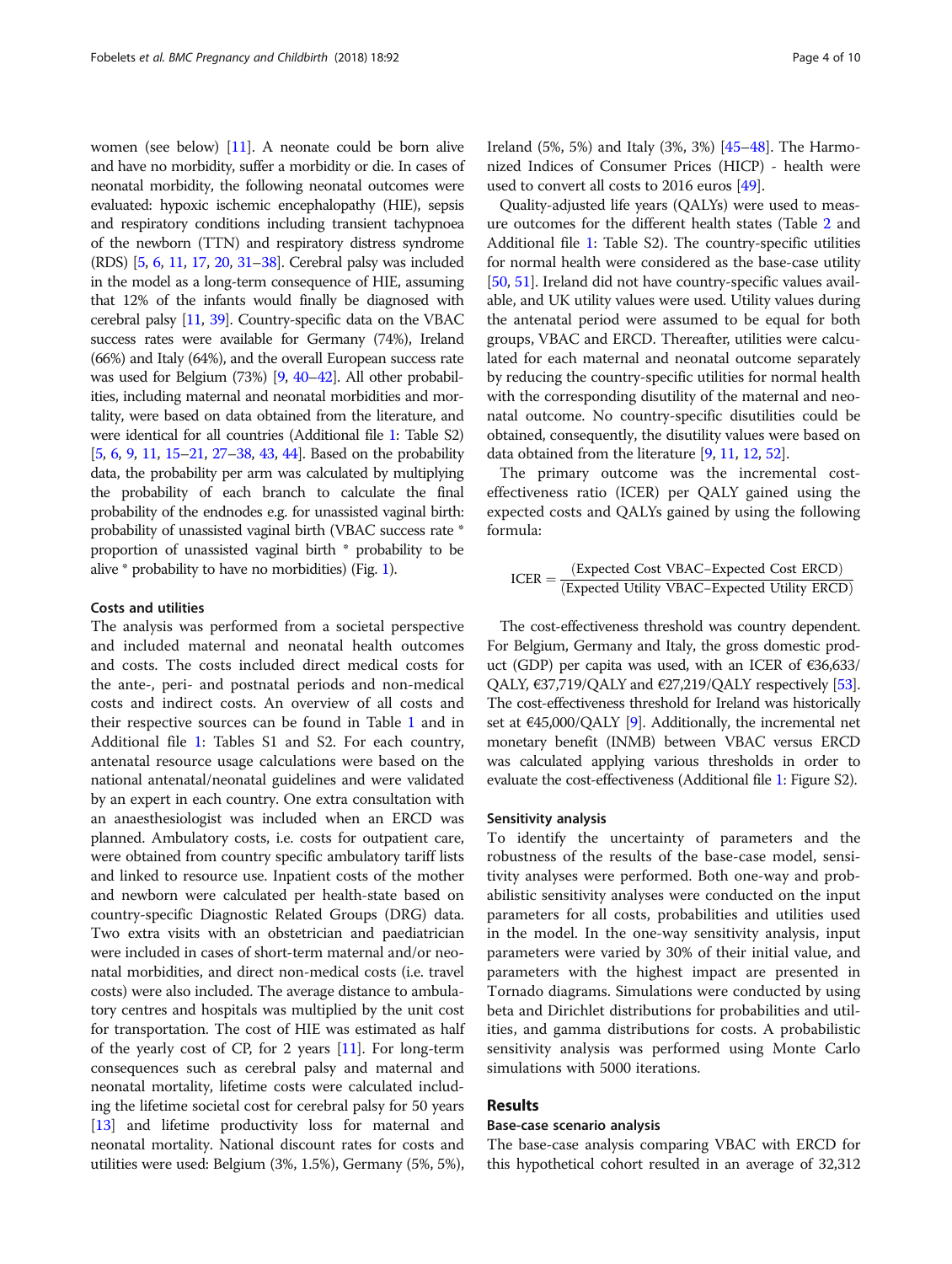## <span id="page-4-0"></span>Table 1 Cost estimates,  $\epsilon^a$

|                                               | Belgium | Germany | Ireland | Italy   |
|-----------------------------------------------|---------|---------|---------|---------|
| Antenatal care                                |         |         |         |         |
| Intention: vaginal birth after caesarean      | 535     | 791     | 1656    | 1017    |
| Intention: elective repeat caesarean delivery | 563     | 826     | 1844    | 1095    |
| Mode of birth                                 |         |         |         |         |
| Unassisted vaginal birth                      |         |         |         |         |
| Without complications                         | 2948    | 1745    | 2337    | 1315    |
| With complications                            | 3363    | 2394    | 4065    | 1674    |
| Instrumental vaginal birth                    |         |         |         |         |
| Without complications                         | 3363    | 2049    | 3063    | 2956    |
| With complications                            | 4790    | 2394    | 4065    | 2956    |
| Elective repeat caesarean delivery            |         |         |         |         |
| Without complications                         | 4083    | 2659    | 4805    | 2163    |
| With complications                            | 5105    | 3180    | 6242    | 2876    |
| Emergency caesarean section                   |         |         |         |         |
| Without complications                         | 5105    | 3661    | 4805    | 2163    |
| With complications                            | 8261    | 3903    | 6242    | 2876    |
| Uterine Rupture                               |         |         |         |         |
| Without complications                         | 5105    | 3903    | 4805    | 2876    |
| With complications                            | 8261    | 3903    | 6242    | 2876    |
| Neonatal HIE/CP (six-week time horizon)       | 12,347  | 7587    | 10,275  | 4052    |
| Neonatal HIE (first 2 years)                  | 16,926  | 16,423  | 17,093  | 15,250  |
| Neonatal CP (lifetime)                        | 846,309 | 821,171 | 854,688 | 762,516 |
| Neonatal Sepsis                               | 7266    | 19,413  | 15,408  | 4052    |
| Neonatal respiratory conditions               |         |         |         |         |
| Transient tachypnoea                          | 3007    | 788     | 1485    | 579     |
| Respiratory distress syndrome                 | 11,392  | 19,413  | 15,408  | 13,478  |
| Neonatal mortality                            | 4712    | 7198    | 7036    | 5579    |
| Postnatal care                                |         |         |         |         |
| Without complications                         | 182     | 622     | 135     | 308     |
| With complications                            | 329     | 782     | 885     | 643     |
| Productivity loss (per year)                  | 48,511  | 46,373  | 46,607  | 35,272  |

HIE hypoxic ischemic encephalopathy, CP cerebral palsy

<sup>a</sup>Currency in 2016 euros (€) [\[49](#page-9-0)]

Total costs, travel costs included. More detailed costs and their sources are described in Additional file [1](#page-8-0): Table S1 and S2

fewer caesarean sections per 100,000 women in each of the four countries (Additional file [1:](#page-8-0) Table S3). The ICER results of the deterministic analysis for a 6-week time horizon demonstrated that VBAC was a dominant strategy in all four countries, which means less costly and more effective than ERCD. This results in a negative ICER of -€441/QALY for Germany, −€2035/QALY for Belgium, −€3042/QALY for Italy and -€9891/QALY for Ireland (Table [3\)](#page-6-0). When considering a lifetime time-horizon, VBAC was a dominant strategy in Ireland (−€96,753/ QALY) and Italy (−€15,965/QALY). Compared to ERCD, VBAC remained a cost-effective strategy, which means

slightly more costly and more effective, for Belgium  $(63669/QALY)$  and Germany  $(612,817/QALY)$ . The overall maternal morbidity rate was higher in the VBAC arm compared to the ERCD arm (5.64% versus 3.25%) due to the morbidity related to performing emergency caesarean sections. The neonatal morbidity rate, 6.82% for VBAC and 5.14% for ERCD, and mortality rate, 0.02% for VBAC and 0.00% for ERCD, were higher in the VBAC arm due to the higher amount of complications in case of an emergency caesarean section or uterine rupture. The overall maternal mortality rate was comparable for both groups (0.01% and 0.00% in both groups).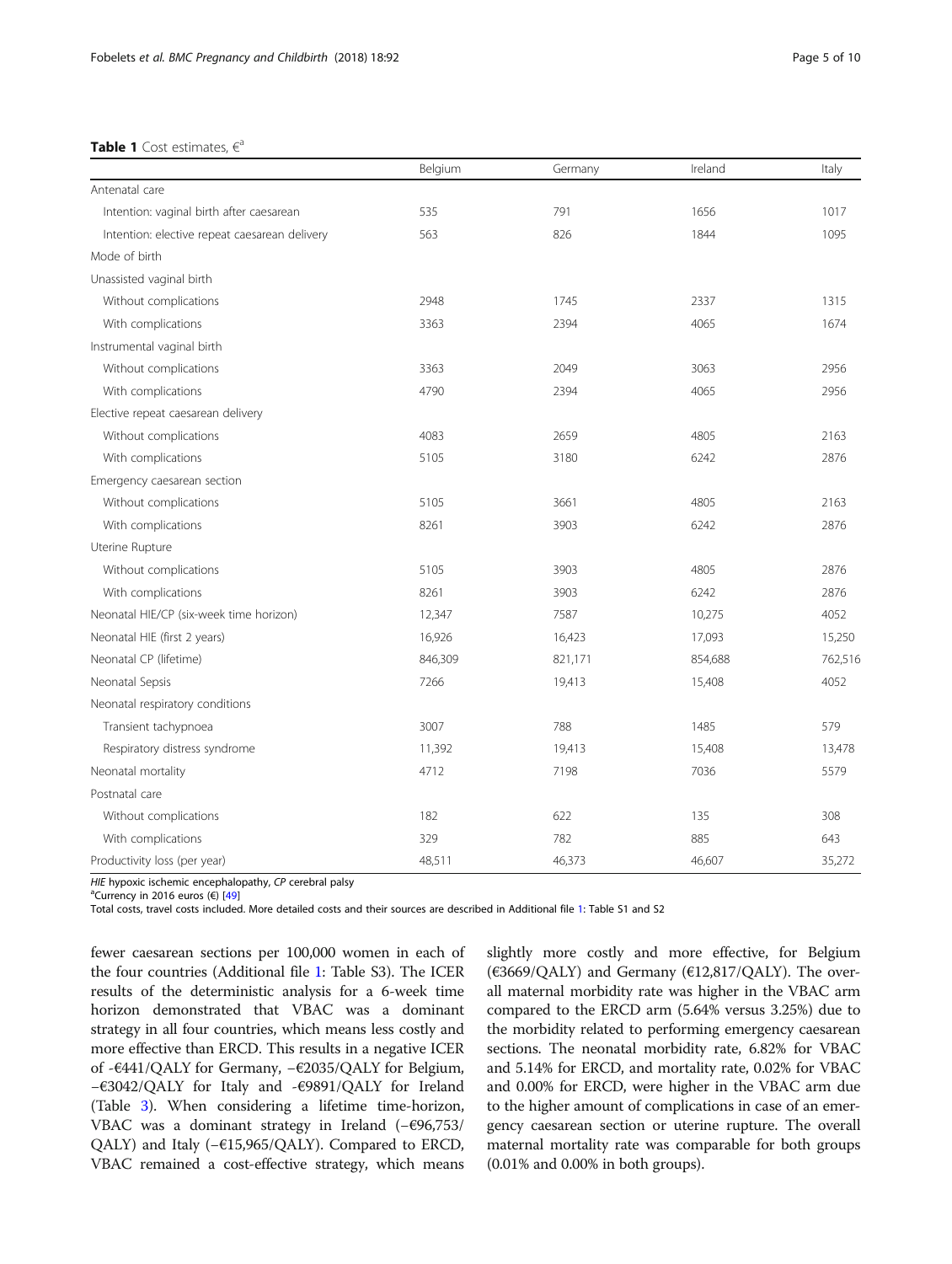| 000001110                                   |                                    |                    |            |
|---------------------------------------------|------------------------------------|--------------------|------------|
| Country                                     | Utility<br>(per day <sup>b</sup> ) | Duration<br>(days) | References |
| Belgium                                     | 0.98                               | 42                 | [51]       |
| Germany                                     | 0.99                               | 42                 | $[50]$     |
| Ireland                                     | 0.99                               | 42                 | [50]       |
| Italy                                       | 0.99                               | 42                 | $[50]$     |
| Mode of birth/outcome                       | Disutility<br>(per day)            | Duration<br>(days) | References |
| Successful vaginal<br>birth after caesarean | 0.41                               | 7                  | [9]        |
| Elective repeat<br>caesarean delivery       | 0.58                               | 21                 | [9]        |
| Emergency caesarean birth                   | 0.58                               | 21                 | [9]        |
| Hysterectomy                                | 0.58                               | 21                 | [9]        |
| Uterine rupture                             | 0.58                               | 21                 | [9]        |
| <b>Fndometritis</b>                         | 0.38                               | 14                 | $[9]$      |
| Blood transfusion                           | 0.41                               | 7                  | [9]        |
| Thrombotic events                           | 0.41                               | 14                 | Assumption |
| Operative injury                            | 0.53                               | 21                 | [9]        |
| Wound complication                          | 0.53                               | 21                 | Assumption |
| Well (no adverse outcome)                   | 0                                  | 42                 | [12]       |
| HIF                                         | 0.75                               | 21                 | [11]       |
| CP                                          | 0.53                               | All                | [11]       |
| Sepsis                                      | 0.01                               | 42                 | $[52]$     |
| Respiratory conditions                      | 0.01                               | 14                 | $[52]$     |
| Maternal/neonatal death                     | 1                                  | All                | $[12]$     |
|                                             |                                    |                    |            |

<span id="page-5-0"></span>Table 2 Utilities by country and disutilities by mode of birth or outcomea

HIE hypoxic ischemic encephalopathy, CP cerebral palsy  $^a$  parameter distributions can be found in Additional file [1](#page-8-0): Table S2  $^b$  daily utilities were derived from annual utilities

The costs and QALYs saved differ between the four countries. Within a 6-week time horizon, the total costs saved (per 100,000 women) were  $\epsilon$ 3,334,052 in Germany, €15,271,888 in Belgium, €19,465,446 in Italy and €66,162,379 in Ireland and the total number of QALYs were 6399 in Italy, 6689 in Ireland, 7503 in Belgium and 7561 in Germany more per 100,000 women. When considering lifetime costs and consequences, the total cost of the VBAC strategy was €1,386,210 in Belgium and €8,481,119 in Germany with 376 QALYs and 662 QALYs more in Belgium and Germany. The total costs saved were €53,955,166 in Ireland and €6,558,036 in Italy and the total number QALYs were 558 in Ireland and 411 in Italy.

## Sensitivity analyses

The results of the one-way sensitivity analysis showed the robustness of the models when varying the input parameters. Overall, the model was robust, i.e. varying parameters by the sensitivity analysis did not result in large

variations of the ICERs. Four of the most influential drivers on the ICERs were similar for all four countries: the costs of antenatal care in both ERCD and VBAC, cost of an ERCD and unassisted vaginal birth without complications. For Belgium, Ireland and Italy, the (dis) utility associated with emergency caesarean birth was found to be sensitive variables for the ICER result. The probability of an unassisted vaginal birth was sensitive for Belgium, Germany and Italy. For the two latter countries, the disutility of an ERCD was also a sensitive variable. For Germany, the model was also sensitive for the probability of an ERCD and for the disutility of unassisted vaginal birth in Ireland (Additional file [1](#page-8-0): Figure S2). The probabilistic sensitivity analysis resulted in a mainly dominant ICER with a reduction of the costs and increased effects when comparing VBAC with ERCD. The results differed between countries, ranging from -€423/QALY in Germany to -€9886/QALY in Ireland for a 6 week time horizon (Table [3](#page-6-0)), and from €8609/QALY in Germany to -€60,905 in Ireland for a lifetime time horizon. The most favourable ICER was for Ireland which can be explained by the high incremental cost of an ERCD compared to a vaginal birth. The lowest ICER was for Germany, as a result of the high probability and cost of neonatal sepsis in case of an emergency caesarean section or uterine rupture. The Monte Carlo simulations (6-week time horizon) are graphically presented as cost-effectiveness planes (Fig. [2](#page-7-0)), and are mainly plotted in the south-east quadrant for all four countries. For Belgium and Germany 7.34% and 34. 50% of all simulations were plotted in the north-east quadrant, with the latter showing VBAC to be slightly more expensive compared to ERCD. All simulations remained far below the national cost-effectiveness thresholds [\[53](#page-9-0)] and the likelihood of cost-effectiveness at the national thresholds were 100% for all four countries. For the lifetime model, VBAC was the preferred strategy for 98.66% (Belgium) and 100.00% (Germany, Ireland and Italy) of all Monte-Carlo simulations.

## **Discussion**

We developed a standardised theoretical decision analytic model for four EU-countries comparing two strategies, attempting a VBAC and a planned ERCD. This model was adjusted to take into account more realistic clinical scenarios compared with previous health economic models, including the possibility of having a vaginal birth even when an ERCD had been planned. The results from these analyses confirm the cost-effectiveness of VBAC compared to ERCD in low-risk women. The probability of VBAC being cost-effective was almost 100% for the 6 weeks and lifetime time horizon for all four countries, and resulted in fewer caesarean sections.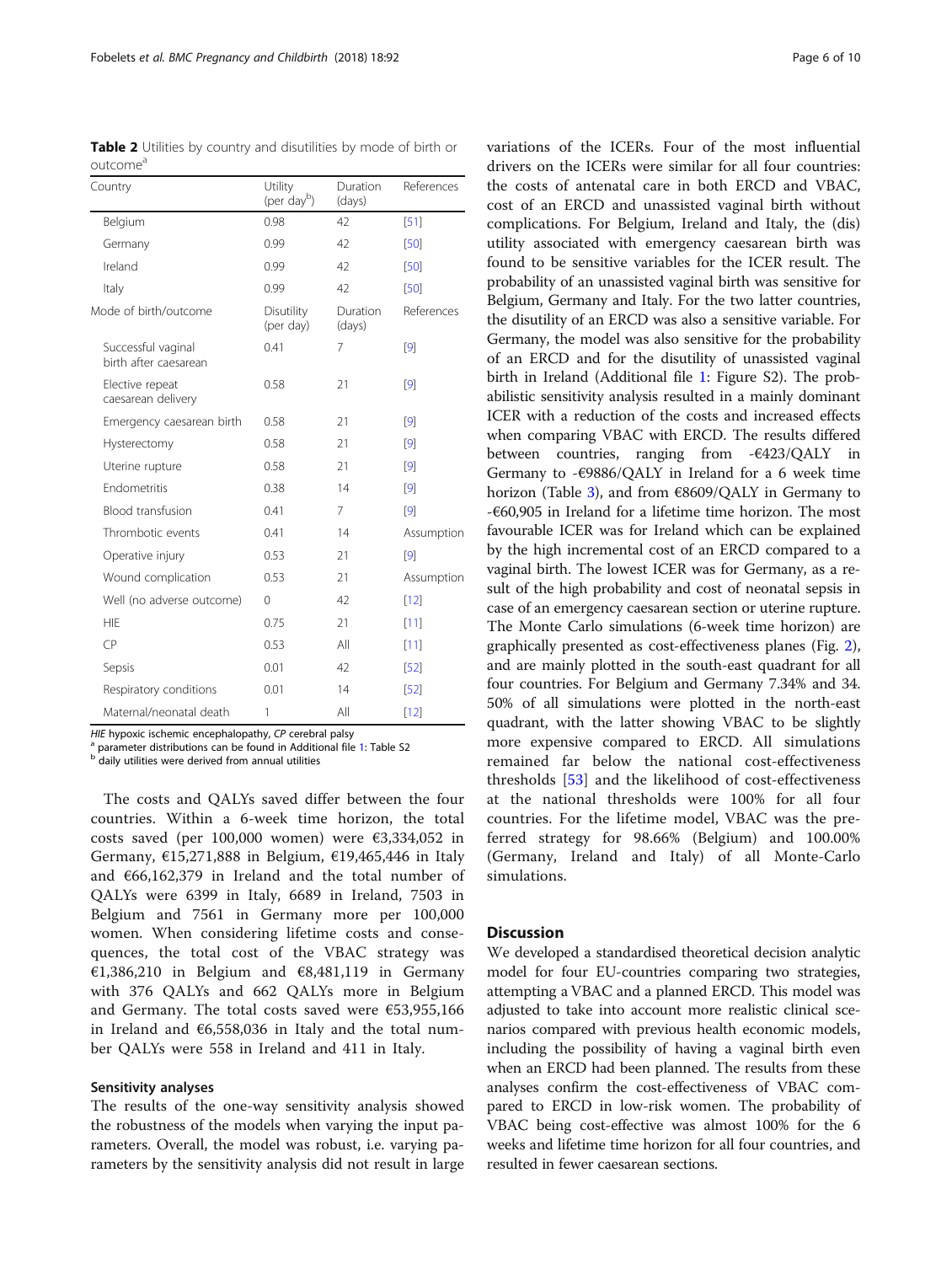| Model                 | Vaginal birth after caesarean |                | Elective repeat caesarean delivery |                | ICER      | Total costs $(\epsilon)$ | Total utilities (QALY) |
|-----------------------|-------------------------------|----------------|------------------------------------|----------------|-----------|--------------------------|------------------------|
|                       | Cost $(\in)$                  | Utility (QALY) | Cost $(\in)$                       | Utility (QALY) | (€/QALY)  |                          |                        |
| Six-week time horizon |                               |                |                                    |                |           |                          |                        |
| Belgium               |                               |                |                                    |                |           | $-15,271,888$            | 7503                   |
| Deterministic         | 4862                          | 0.84           | 5167                               | 0.69           | $-2035$   |                          |                        |
| Probabilistic         | 4852                          | 0.84           | 5171                               | 0.69           | $-2127$   |                          |                        |
| Germany               |                               |                |                                    |                |           | $-3,334,052$             | 7561                   |
| Deterministic         | 4921                          | 0.85           | 4988                               | 0.70           | $-441$    |                          |                        |
| Probabilistic         | 4921                          | 0.85           | 4985                               | 0.70           | $-423$    |                          |                        |
| Ireland               |                               |                |                                    |                |           | $-66,162,379$            | 6689                   |
| Deterministic         | 6056                          | 0.84           | 7379                               | 0.70           | $-9890$   |                          |                        |
| Probabilistic         | 6057                          | 0.84           | 7380                               | 0.70           | $-9886$   |                          |                        |
| Italy                 |                               |                |                                    |                |           | $-19,465,446$            | 6399                   |
| Deterministic         | 4167                          | 0.83           | 4556                               | 0.70           | $-3042$   |                          |                        |
| Probabilistic         | 4163                          | 0.83           | 4552                               | 0.70           | $-3026$   |                          |                        |
| Litetime time horizon |                               |                |                                    |                |           |                          |                        |
| Belgium               |                               |                |                                    |                |           | 1,386,210                | 376                    |
| Deterministic         | 5281                          | 34.79          | 5254                               | 34.79          | 3669      |                          |                        |
| Probabilistic         | 5239                          | 34.79          | 5251                               | 34.77          | $-596$    |                          |                        |
| Germany               |                               |                |                                    |                |           | 8,481,119                | 662                    |
| Deterministic         | 5222                          | 19.12          | 5052                               | 19.11          | 12,817    |                          |                        |
| Probabilistic         | 5147                          | 19.12          | 5051                               | 19.10          | 8609      |                          |                        |
| Ireland               |                               |                |                                    |                |           | $-53,955,166$            | 558                    |
| Deterministic         | 6363                          | 18.64          | 7442                               | 18.63          | $-96,753$ |                          |                        |
| Probabilistic         | 6363                          | 18.64          | 7442                               | 18.63          | $-60,905$ |                          |                        |
| Italy                 |                               |                |                                    |                |           | $-6,558,036$             | 411                    |
| Deterministic         | 4488                          | 26.44          | 4619                               | 26.43          | $-15,965$ |                          |                        |
| Probabilistic         | 4414                          | 26.44          | 4618                               | 26.42          | $-10,633$ |                          |                        |

<span id="page-6-0"></span>Table 3 Cost-effectiveness results of vaginal birth after caesarean versus elective repeat caesarean per woman,  $\epsilon^a$ 

QALY quality adjusted life year, ICER incremental cost-effectiveness ratio <sup>a</sup> Currency in 2016 euros (€) [\[49\]](#page-9-0)

Comparing these results with previously published health economic evaluations is difficult because of the variation in the models used, and the probabilities, utilities and costs included in these models [[11](#page-9-0)]. We found four studies comparing VBAC with ERCD following one previous caesarean section of which one was European [[9](#page-9-0)] and three from the United States of America [[8](#page-9-0), [10,](#page-9-0) [12](#page-9-0)]. Additionally, two cost-effectiveness studies compared VBAC with ERCD after one previous caesarean section over a lifetime horizon, and considered outcomes from subsequent pregnancies [[11](#page-9-0), [13](#page-9-0)]. All studies found the VBAC strategy to be cost-effective. Fawsitt et al.'s study [[9\]](#page-9-0), based on a hypothetical cohort in Ireland, found VBAC to be a dominant strategy resulting in an ICER  $-\epsilon$ 15,773/QALY, comparable to our result of  $-\epsilon$ 9886/ QALY. However, their study included a limited number of maternal outcomes, e.g. thrombotic events and wound complications were not taken into consideration, and no neonatal outcomes (and associated costs) were included. The remaining health economic analyses included neonatal outcomes [\[8,](#page-9-0) [10](#page-9-0)–[12](#page-9-0)]. Gilbert et al. [[10](#page-9-0)] found that VBAC was a dominant strategy compared to ERCD and showed savings of \$139 million, and gains of 1703 QALYs per 100,000 women. Grobman et al. [[12\]](#page-9-0) and Chung et al. [[8](#page-9-0)] did not report the total number of QALYs gained; their cost-effectiveness analysis estimated \$179 million saved per 100,000 women and \$112,023/QALY respectively. Gilbert's et al. [[11\]](#page-9-0) lifetime cost-effectiveness analysis resulted in \$164 million saved and 500 QALYs gained per 100,000 women, with an ICER of \$-328,200/QALY. The lifetime costeffectiveness study of Wymer et al. [\[13\]](#page-9-0) showed VBAC to be a dominant strategy compared to ERCD with an incremental cost and effectiveness of -\$4700,00 and 0.073 QALYs per patient (mother and neonate) for the sixth delivery. Findings from our study of VBAC being cost-effective are comparable with previous studies  $[9-11]$  $[9-11]$  $[9-11]$  $[9-11]$ . When incorporating a lifetime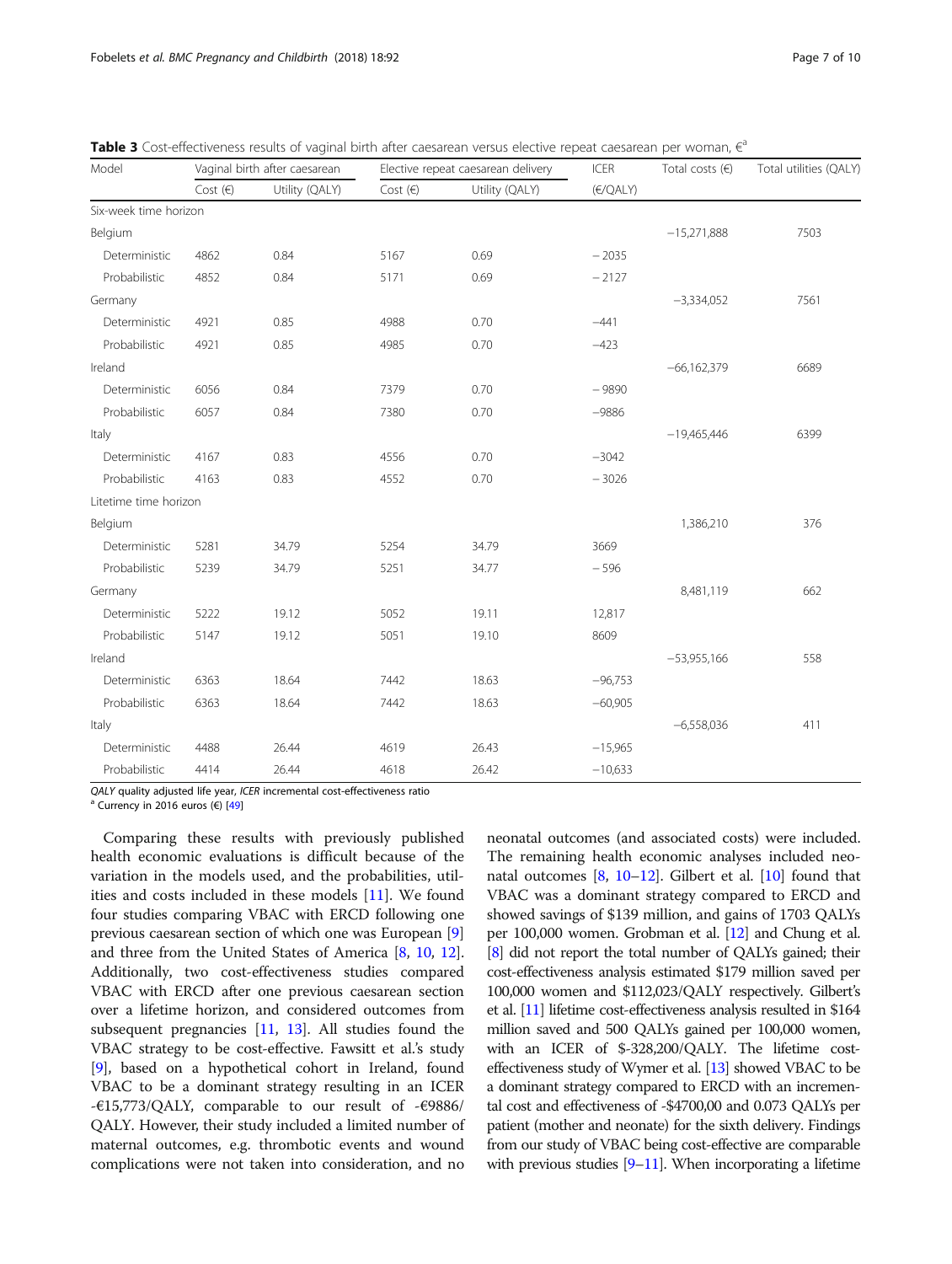<span id="page-7-0"></span>

time horizon, the VBAC strategy was found to be more effective for all four countries but also slightly more costly for Germany. Previous studies showed the VBAC strategy to become less costly and more effective when including more subsequent deliveries [[11](#page-9-0), [13](#page-9-0)]. For all four countries and for both time horizons (6 weeks and lifetime), the VBAC strategy was cost-effective compared to ERCD, and the ICER results remained far below the national cost-effectiveness thresholds.

To the best of our knowledge, our model is the first to be used in multi-country context. We performed the health economic analysis from a societal perspective by including direct medical costs and non-medical costs, such as costs borne by the women, and indirect costs such as productivity loss. This societal approach includes costs related to the society's welfare, whereas the health services perspective considers only direct medical costs. We included costs and health effects for all three episodes of perinatal care, the ante-, peri- and postnatal periods for both the mother and newborn. Therefore, we believe this model is more comprehensive and better reflects the clinical situation in real life compared to previous models. All costs included in our model were country specific and, where possible, based on national data sources. Neonatal outcomes were included because mode of birth can impact some adverse neonatal outcomes such as cerebral palsy and sepsis. In addition, we

developed a standardised model for application in all four countries. Our model builds on previously published models and offers a unique contribution to performing international health economic analyses. We have included all the model's input parameters, thus giving other researchers the opportunity to test and use our model for future health economic evaluations in other countries which, ultimately, will increase the comparability of study results.

This study has limitations, primarily because our findings are based on a hypothetical cohort. However, wherever possible, we used country-specific probabilities, particularly for variables described as important in previous studies [[8\]](#page-9-0). Health-effects were measured as QALYs, and country specific QALYs of the general population were reduced with the corresponding disutility of the maternal and neonatal outcome. In our method of calculating disutilities, we consider the mode of birth and neonatal outcome to be independent. As a consequence, this may lead in some scenarios to an over/under estimation of the disutilities due to double counting health effects. In our opinion, there is no clear method available to overcome this methodological issue. Further studies are needed, which attempt to disentangle the health effects on the mother and child, and give guidance on how the health effects of neonates can be considered separately in health economic evaluations. While all costs included in our model were country specific, for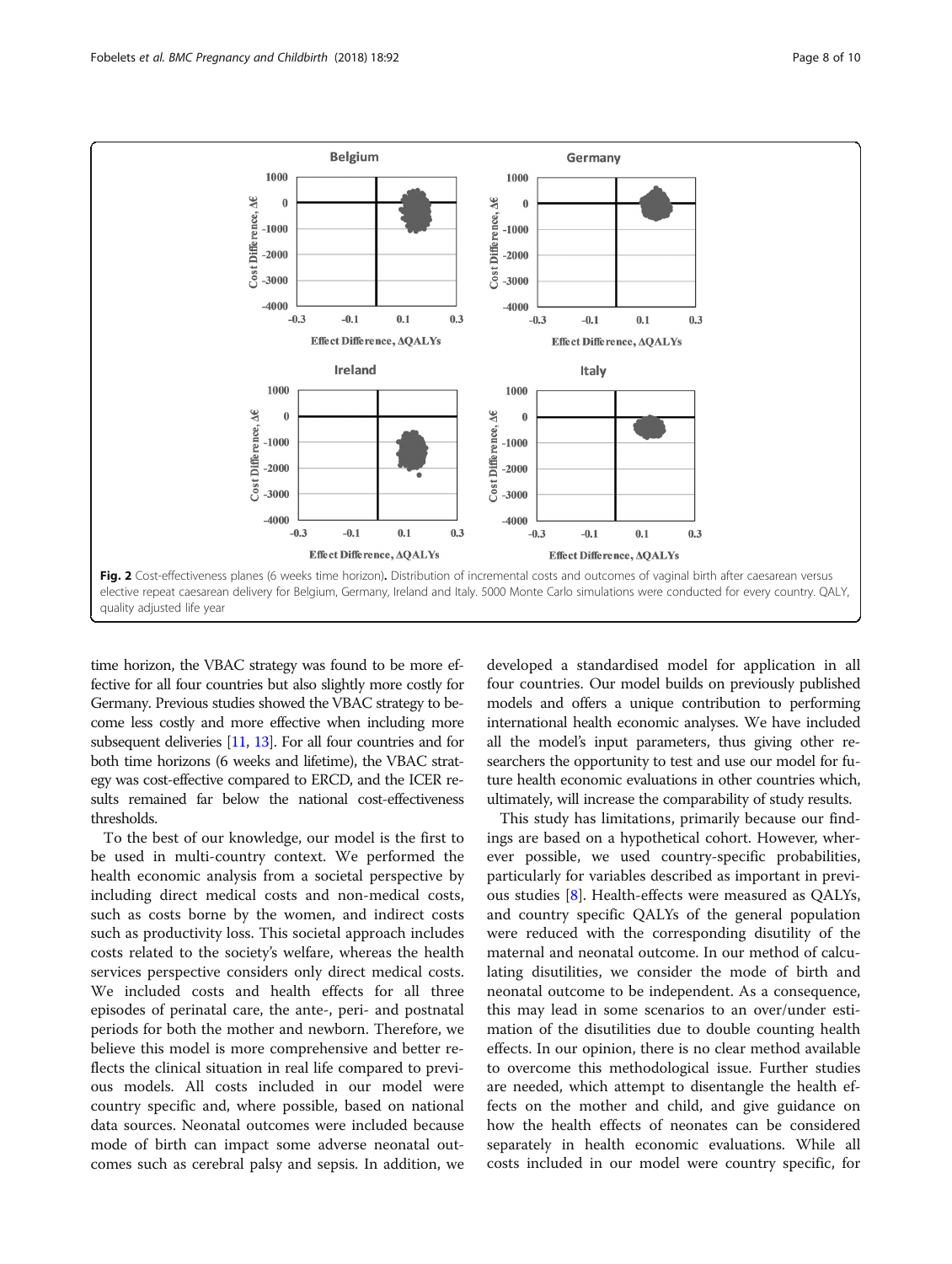<span id="page-8-0"></span>some costs, such as the in-patient DRG costs, we were unable to find a specific DRG cost for every arm of the decision tree. Some countries such as Italy and Ireland had only two DRGs for a caesarean section, one with and one without complications. Therefore, the cost of an ERCD or emergency caesarean, could only be distinguished based on the appearance of complications. We considered these uncertainties in the deterministic and probabilistic sensitivity analyses and found they did not have a high impact on the estimated ICER. In addition, we limited our cohort to women with only one previous caesarean section and included only the major short and long-term consequences.

The main strength of this study is the development of a standardised health economic analysis model which can be used for cost-effectiveness studies of VBAC versus ERCD in an international context. Other researchers may consider developing and advancing this model, and including more subsequent deliveries and more longterm consequences.

## Conclusions

This model is the first health economic analysis model that can be used to calculate the cost-effectiveness of VBAC and ERCD in an international context. The results of this study suggests that, compared to ERCD, VBAC is cost-effective in Belgium, Germany, Ireland and Italy. This model, and its underlying methods and assumptions can be applied to more EU-countries, or even beyond. This model can easily be used by researchers to calculate the cost-effectiveness of new strategies comparing VBAC with ERCD by inputting probability, costs and utility data collected during the study.

## Additional file

[Additional file 1:](https://doi.org/10.1186/s12884-018-1720-6) Additional tables and files including an overview of resource use, costs and model parameters used in the models; overview of the distribution over maternal and infant outcomes per 100,000 women by mode of birth, by country; results of the incremental net monetary benefit per country; country specific tornado diagrams as a result of the one-way sensitivity analysis. Table S1. Healthcare utilisation and unit costs antenatal and postnatal care. Table S2. Model parameters and distributions probabilistic sensitivity analysis. Table S3. Distribution mode of birth by country. Figure S1. Incremental Net Monetary Benefit (lifetime horizon). Figure S2. Country specific tornado diagrams as a result of the one-way sensitivity analysis (6-week time horizon) (DOC 1501 kb)

#### Abbreviations

CP: Cerebral palsy; DRG: Diagnostic related groups; ERCD: Elective repeat caesarean delivery; EU: European Union; HICP: Harmonized indices of consumer prices; HIE: Hypoxic ischemic encephalopathy; ICER: Incremental cost-effectiveness ratio; QALY: Quality adjusted life years; VBAC: Vaginal birth after caesarean

#### Acknowledgments

We would like to thank the following experts for sharing their knowledge: Prof. Dr. Mechthild Groβ, Susanne Grylka-Baeschlin, Andrea

Matterne and Ulrike Geppert-Orthofer for Germany; Prof. Dr. Declan Devane, Dr. Patricia Healy and Christopher Fawsitt for Ireland; Prof. Dr. Sandra Morano, Dr. Jane Nicoletti, Dr. Lucia Arrata, Prof. Dr. Marcello Montefiori, Dr. Mauro Occhi for Italy.

#### Funding

We are grateful to the European Commission for funding this study under the European Union's Seventh Framework Programme (FP7/2007–2013) through grant agreement no. 305208, and to the Wetenschappelijk Fonds Willy Gepts (UMC Brussels) for providing funding for the additional time required for the lead author to conduct additional analyses and finalise the manuscript.

The funding bodies had no role in study design, data collection, data analyses and interpretation, or writing the manuscript. The opinions expressed here are those of the study team.

#### Availability of data and materials

The datasets supporting the conclusions of this article are included within the article and its additional files.

#### Authors' contributions

MF drafted and revised the manuscript for content, performed the analysis, handled the study coordination, and is the guarantor for the overall content. KB revised the manuscript for content. GF validated the model, revised the manuscript for content. DD and CB contributed to initial planning of the study and revised the manuscript for clinical applicability. KP validated the model, revised the manuscript for content and supervised the study. All authors gave final approval for publication of this manuscript.

#### Ethics approval and consent to participate

Not applicable

#### Consent for publication

Not applicable

#### Competing interests

The authors declare that they have no competing interest.

#### Publisher's Note

Springer Nature remains neutral with regard to jurisdictional claims in published maps and institutional affiliations.

#### Author details

<sup>1</sup>I-CHER (Interuniversity Centre for Health Economics Research), Faculty of Medicine and Pharmacy, Vrije Universiteit Brussels, Laarbeeklaan 103, 1090 Brussels, Belgium. <sup>2</sup>Department of Public Health, Faculty of Medicine and Pharmacy, Vrije Universiteit Brussel, Laarbeeklaan 103, 1090 Brussels, Belgium. <sup>3</sup>Department of Nursing and Midwifery, Nursing and Midwifery research group, Universitair Ziekenhuis Brussel, Laarbeeklaan 103, 1090 Brussels, Belgium. <sup>4</sup> Department of Obstetrics, Universitair Ziekenhuis Brussel, Vrije Universiteit Brussel, Laarbeeklaan 101, 1090 Brussels, Belgium. <sup>5</sup>School of Nursing and Midwifery, Trinity College Dublin, 24 D'Olier Street, Dublin D02 T283, Ireland. <sup>6</sup>Institute of Health and Care Sciences, Sahlgrenska Academy, University of Gothenburg, Gothenburg, Sweden.

### Received: 29 July 2016 Accepted: 28 March 2018 Published online: 11 April 2018

#### References

- 1. Declercq E, Young R, Cabral H, Ecker J. Is a rising cesarean delivery rate inevitable? Trends in industrialized countries, 1987 to 2007. Birth. 2011;38: 99–104.
- 2. EURO-PERISTAT Project with SCPE and EUROCAT. European perinatal health report. The health and care of pregnant women and babies in Europe in 2010. 2013. [www.europeristat.com.](http://www.europeristat.com) Accessed 14 June 2016.
- 3. Betran AP, Ye J, Moller AB, Zhang J, Gulmezoglu AM, Torloni MR. The increasing trend in caesarean section rates: global, regional and National Estimates: 1990-2014. PLoS One. 2016;11:e0148343.
- 4. Guise JM, Eden K, Emeis C, Denman MA, Marshall N, Fu RR, et al. Vaginal birth after cesarean: new insights. Report Number; 2010. p. 1530–4396.